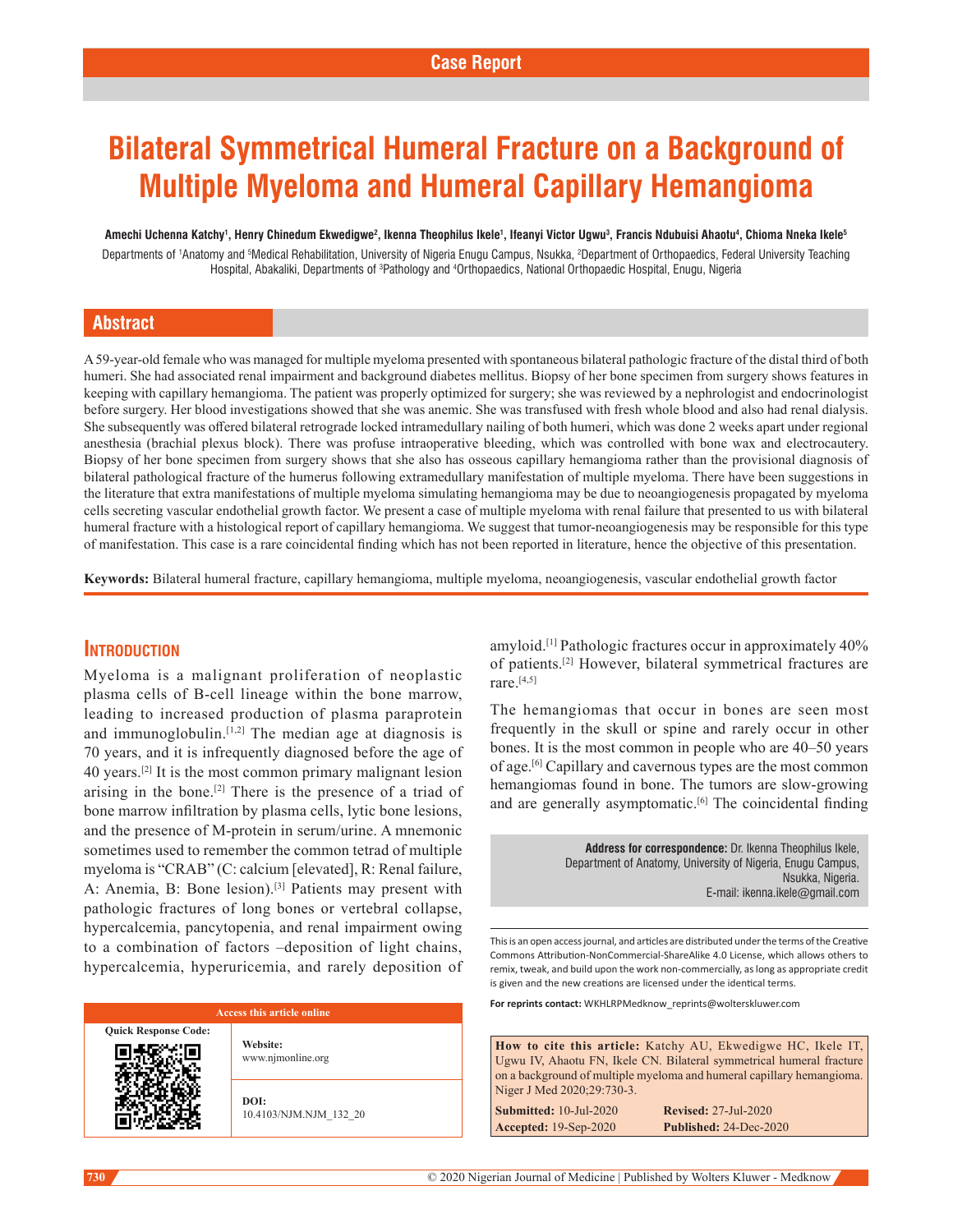of bilateral humeral hemangioma, multiple myeloma, and bilateral symmetric pathologic fracture is exceedingly rare.

Here, we report the case of a woman who is being managed for multiple myeloma, and she presented with a bilateral pathologic fracture of the distal third of the humerus and who had associated renal impairment and background diabetes mellitus. Biopsy of her bone specimen from surgery shows that she also has osseous capillary hemangioma rather than the provisional diagnosis of bilateral pathological fracture of the humeri following extramedullary manifestation of multiple myeloma.

Meenakashi *et al*. in a report of two cases of extramedullary manifestations of multiple myeloma simulating hemangioma had suggested neoangiogenesis propagated by myeloma cells as a contributor to the unusual morphological manifestations of extramedullary manifestations of multiple myeloma.

## **Case Report**

A  59-year-old female was referred to us by a hematologist. She presented with complaints of left and right upper arm pain of 4‑weeks and 2‑weeks duration, respectively; there was associated history of sudden onset of inability to raise both upper limbs in one piece. She also complained of easy fatigability, weakness, and anorexia. There was a marked restriction of physical activity due to tiredness for the past 3 months. There was no history of significant trauma. The patient is a known diabetic mellitus patient on medications. Examination of the patient revealed a conscious middle‑aged woman, she was afebrile, pale, not dehydrated, not cyanosed, and there was no significant edema or peripheral lymphadenopathy. Her vital signs were normal. Examination of the musculoskeletal system revealed tenderness at the distal third of both upper arms. The patient could not raise both upper limbs in one piece. The distal neurovascular status was normal in both upper and lower limbs. The chest was clinically clear. There were no significant findings in other systems.

### **Investigation result**

The laboratory results gave the following values: full blood count was normal except for the hemoglobin level of 7.0 g/dl and erythrocyte sedimentation rate of  $110$  mm/ $1<sup>st</sup>$  h WG.

The serum electrolyte urea and creatinine showed sodium 136 mmol/L, potassium 4.3 mmol/L, chloride 100 mmol/L, urea 200 mmol/L(normal 10–50), and creatinine 4 mmol/L(normal  $0.5-1.2$ ).

The urinalysis showed the presence of Bence Jones proteins and a monoclonal spike of free ḳ light chains on electrophoresis.

The serum protein electrophoresis showed a monoclonal spike in the immunoglobulin gamma region. The serum globulin assay revealed immunoglobulin A: 156 (reference range: 70–400 mg/dl), immunoglobulin G: 1873 (reference range: 700–1600 mg/dl), and immunoglobulin M: 177 (reference range: 40–230 mg/dl).

The bone marrow aspirate biopsy showed the presence of an increased number of mononuclear cells with eccentric nuclei in keeping with plasma cells. The plasma cells constitute about 30% of the marrow nucleated cells. The histological report concluded that the bone marrow plasmacytosis was in keeping with multiple myeloma.

Following the above findings, a diagnosis of multiple myeloma with symmetrical bilateral humeral pathological fracture and renal failure in a known diabetic mellitus patient was made. X-rays of both humeri revealed lytic lesions on both humeri with fracture of both distal shafts at about the same point [Figure 1a]. The patient was reviewed by an endocrinologist and nephrologist who optimized her condition for surgery. The patient had central intravenous cannulation for the delivery of fluids and drugs. She was transfused with fresh whole blood to optimize her blood level. She received 6 units of blood all through her admission. She had renal dialysis twice before surgery. She subsequently had internal fixation of the fractures with retrograde locked intramedullary nails which had started healing at the time of this report [Figure 1b]. The surgical fixation of both humeri was done 2 weeks apart under brachial plexus block to limit her metabolic response to trauma. Histology specimen taken from both humeri during surgery showed a benign neoplastic lesion composed of proliferating small-sized vascular channels lined by unremarkable endothelium and interspersed by fibrocollagenous tissue, most of them containing blood cells. These findings were in keeping with the features of capillary hemangioma [Figure 2a and b]. Her postoperative condition has been stable, she had regained good bilateral arm function, and her elbow and shoulder range of motion had been adequate. She was subsequently referred to the oncology clinic for her chemotherapy. The patient is presently doing well and getting along with her activities of daily living.

## **Discussion**

Multiple myeloma is the most common primary malignant



**Figure 1:** (a) X-ray showing pathological humeral fracture of the distal third of the humerus. (b) Healed bilateral humeral fractures of with mirror images that were fixed with retrograde interlocking humeral nails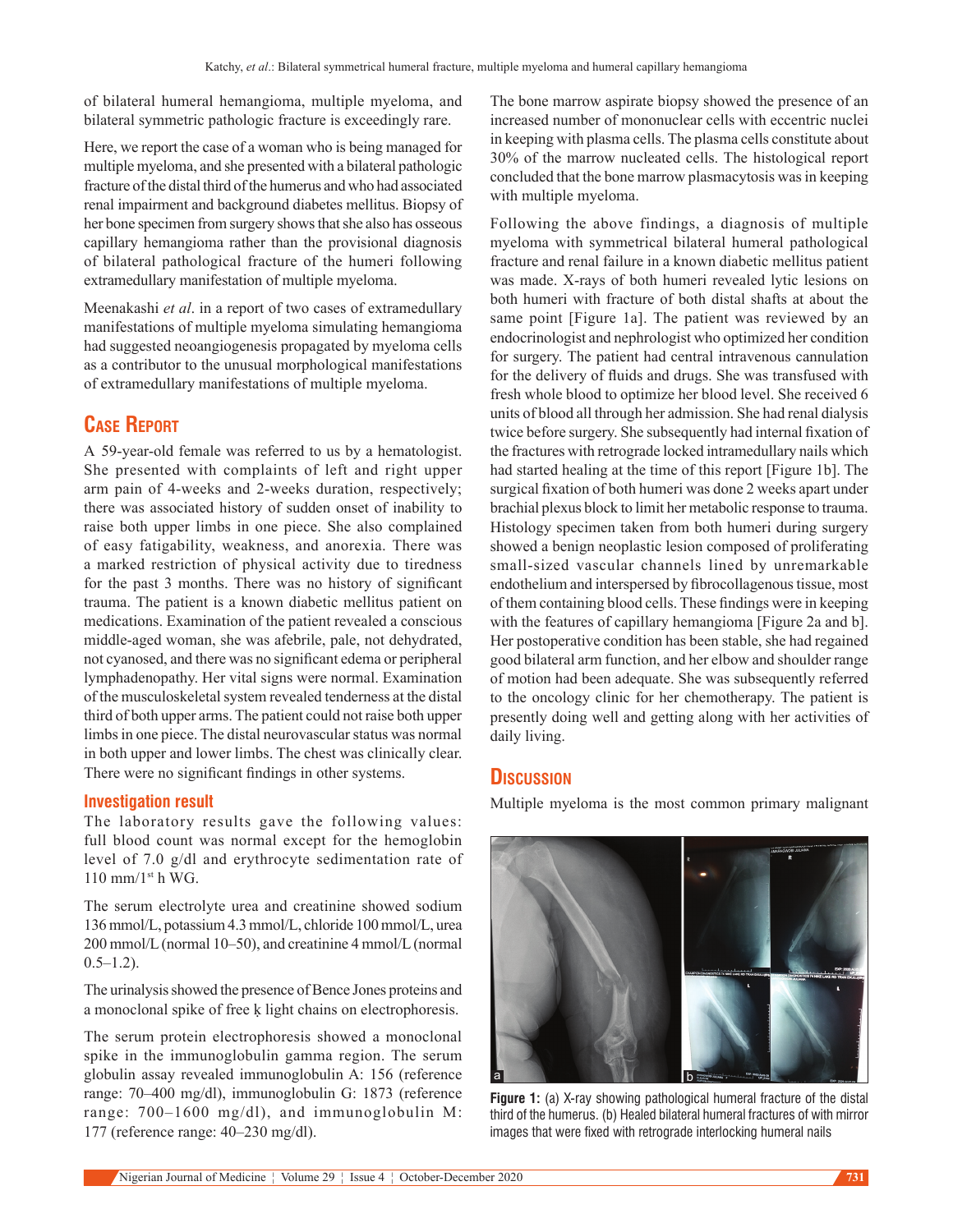

**Figure 2:** (a and b) Histological slide of the biopsy showing features of capillary hemangioma

lesion arising in the bone; it has an estimated incidence of 3000 per annum in the United Kingdom.[2] Bone pain especially is a presenting symptom of myeloma in 60% of cases.[7] Presentation of the disease as bilateral, symmetrical fractures is extremely rare and has been reported by few authors.[4,5] To our knowledge, multiple myeloma presenting with bilateral symmetrical distal humeral fracture and capillary hemangioma has not been reported before. This coincidence is rare and surprising because hemangioma of other bones apart from the skull and vertebral hemangioma are not common.[8] Myeloma lesions are sharply defined small lytic areas of bone destruction with no reactive bone formation. The most common sites include the vertebrae, ribs, skull, pelvis, and proximal long bones.[7] Other clinical presentations of multiple myeloma include fatigue, anemia, recurrent infection (often pneumococcal), symptoms of renal failure, and hypercalcemia.<sup>[9]</sup> The index patient presented with easy fatigability, anemia, and renal failure.

Urinalysis shows the presence of Bence Jones proteins in about 49% of cases. In 83% of multiple myeloma cases, serum electrophoresis produces a single band called a monoclonal spike on M-band.<sup>[9]</sup> Urinary electrophoresis shows a spike in 75% of cases.[9] Bone marrow shows abundant plasma cells in contrast to normal marrow, which contains <4% of plasma cells.[9] In the present case, bone marrow examination demonstrated abundant plasma cells, and she had an abnormally elevated pattern of immunoglobulin G. Patients with multiple myeloma and associated renal insufficiency benefit from intermittent renal dialysis.[10] This will help to normalize the renal function to a reasonable extent before surgery as was the case in our patient.

Shaft fractures in patients with a metastatic bone tumor should always be treated by internal fixation, and in most cases, intramedullary nailing is the most effective method of stabilization.[2] This is because it also fixes already weakened areas of the shaft where the fracture is imminent. The bilateral humeral fractures in the index patient were fixed with retrograde nailing because of the distal nature of the fractures. Other studies had shown that retrograde nailing of distal humeral fractures gives satisfactory arm function postoperative and excellent recovery of shoulder and elbow functions.[11] Upper extremity regional anesthesia is a practical alternative to general anesthesia for significant surgery on the

upper limb; it provides superior quality of analgesia and avoids the common side effects associated with general anesthesia such as postoperative nausea and vomiting.<sup>[12]</sup> The index patient benefitted from the brachial plexus block, and she was clinically stable in the immediate postoperative period. Brachial plexus block can be extremely useful in patients with significant comorbidities such as severe respiratory, cardiovascular disease, and diabetes mellitus because the patient does not need to fast before the surgery.<sup>[12]</sup>

The capillary hemangiomas are largely asymptomatic; however, there could be a problem of excessive intraoperative blood loss during surgery.[13] We experienced profuse bleeding during the surgical procedures; however, we were able to control the bleeding with bone wax and diathermy coagulation. Some people had used preoperative embolization of the feeding vessel to decrease vascularity of hemangiomas; however, this is where the diagnosis is made preoperatively.

Patients presenting with bilateral pathological fractures and multiple myeloma should be ruled out, and this can easily be done using plain X‑rays and laboratory examinations though a biopsy is required for confirmation.<sup>[14]</sup> We had this in mind when we sent the specimen for biopsy, but we were rather surprised when capillary hemangioma was reported. Formation of blood lakes(pseudoangiomatous pattern) in a plasmacytoma has been described by Lennert as an "anastomosing blood-filled channels which are uniformly interspersed in large areas of the compact proliferation of neoplastic plasma cells." He further stated that, at a higher magnification and on silver stain, the spaces are lined with plasma cells, though the channels have neither a basement membrane nor a boundary of fibrous tissue.[15]

The lesion of our indexed patient composed of proliferating small-sized vascular channels lined by unremarkable endothelium, interspersed by fibrocollagenous tissue, most of them containing blood cells similarly described by Lennert. Suggestions have been made by some authors $[15-19]$  that this type of extra manifestations of multiple myeloma is triggered by tumor-induced angiogenesis.

Vascular endothelial growth factor, a key angiogenic molecule and a multifunctional cytokine that acts both as a potent inducer of vascular permeability and as a specific endothelial cell mitogen, has been implicated in the induction of angiogenesis in various hematopoietic tumors including multiple myeloma, acute lymphoblastic leukemia of childhood, and non‑Hodgkin lymphomas. It is further suggested that this neoangiogenesis induced by these tumors is more commonly seen during an active phase of multiple myeloma than during the quiescent phase and may also play a role in the progression or growth of myeloma. [16,19-23] We believe that this phenomenon may explain what happened in our reported case.

## **Conclusion**

We present a case of multiple myeloma with renal failure that presented to us with bilateral humeral fracture with a